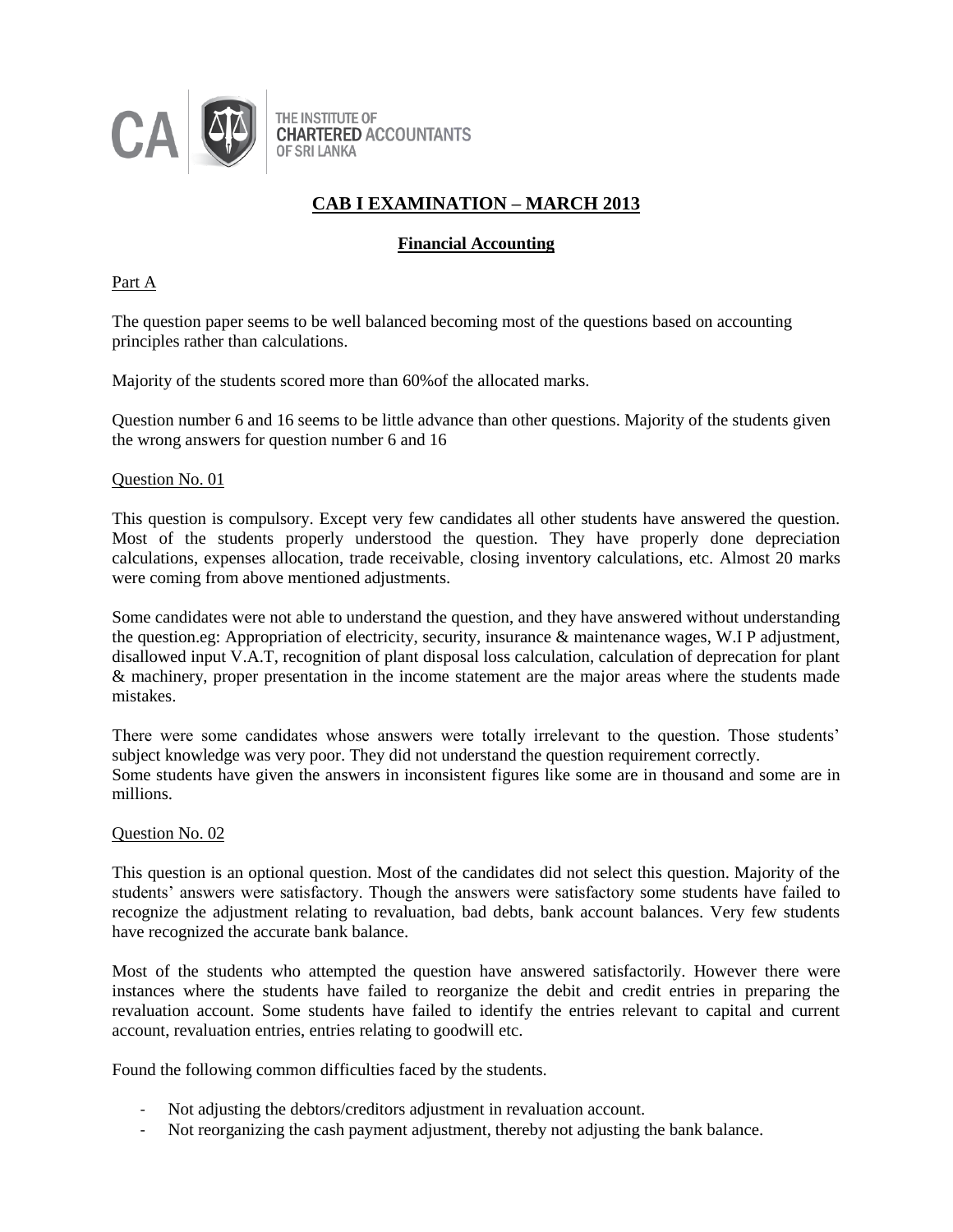- Mixing the entries in current and capital account. Example Goodwill adjustment

### Question No. 03

This question is also an optional question. Many of the candidates have well answered to the question, specially to the part  $a(1)$  and part  $(b)(1)$ 

The answers to the part a(1) and part (b)(1)are very satisfactory and most of the candidates fully scored for the part b(1) of the question. The knowledge of the candidates in calculating the adjusted cash book and preparing the bank reconciliation seems to be good.

Some students have not understood the question and done following mistakes.

## Examples;

- some candidates have wrongly calculated depreciation on revalued amount.
- Some have mixed up cash book adjustment figures with reconciliation figures
- Some items have been excluded from adjusted cash book balance and included in the reconciliation statement.
- Answer for part (a) (11), majority of the students have erroneously answered. They took the revaluation figure to calculate the depreciation. But the question asked the profit & Loss account for the year ended 31.3 2012.
- Many of the candidates scored no marks for the part  $a(2)$  of the question and some of them were not able to put entries to the cash book

### Question No. 04

This question is also an optional question. Majority of the students have selected this question and their answers are satisfactory. Overall performance of the subject knowledge of the students were considered satisfactory.

Majority of the students' answers for part ( a) of the question were very satisfactory. But when answering part (b) of the question, majority of the students did not describe advantages of committees and most of them have described types of committees instead of advantages.

When preparing P&L Account for bar & income & expenditure account for club, they made several calcification errors.

- Members subscription opening/closing balances accounted incorrectly. Donation for weight lifting accounted as expense.
- Some students did not have fair knowledge of basic accounting principals.eg financial position mixed up with income & expenditure
- Majority of the students did not prepare the accumulated fund, Even though it is not requested in the question, it is necessary to prepare.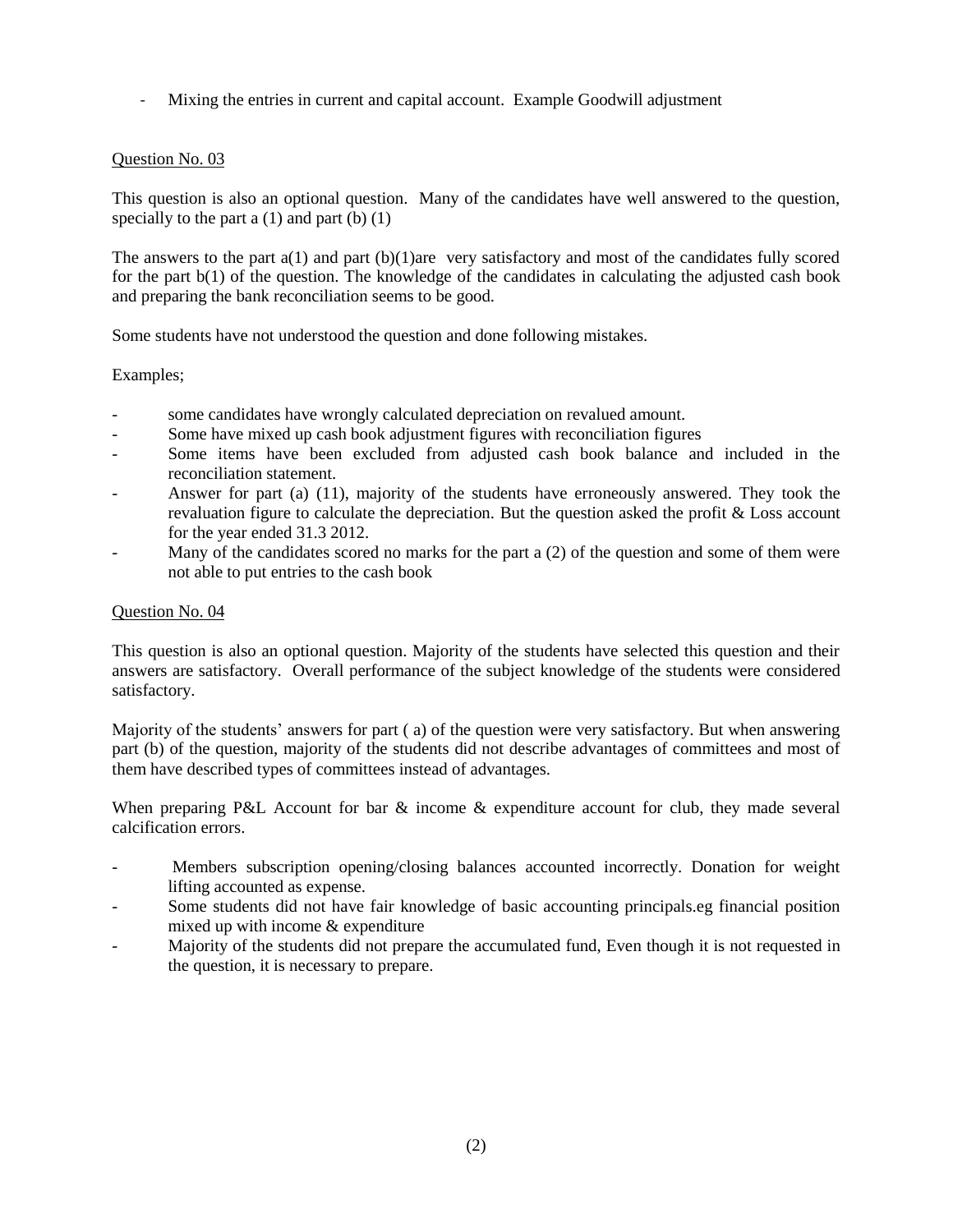

## **Business Mathematics and Statistics**

## **Part A**

All questions were within the syllabus.

Question No. 6 was answered properly by most of the candidates. As regards to question No. 11, they seemed to have knowledge of simple probability theory and solving basic probability questions.

Candidates have not shown good knowledge in solving questions in relation to regression analysis (Question 16).

Lack of relevant theoretical knowledge resulted in understanding the skew-ness of a distribution (Ex. Question No. 9)

Lack of time management of the candidates were seen by the fact that the initial 10 question have been answered correctly by most of them, but the answers to the last 10 questions seemed to have been done in haste.

About 60% of the candidates have secured marks between 10 and 20; and about 30% have secured between 20 and 30.

## **Part B**

#### 1. **What was good in answers?**

(ex: understanding the question, position (quality) of the answer, answer relevant to the question, subject knowledge of the student, planning (building the answer etc.)

Understanding the question:

- Q.1(a) Most have understood this part of the question; however some have made mistakes in the application of the 'discount factor'.
- Q.1(b) The answers to this part of the question were generally acceptable.
- Q.1( $c \& d$ ) More than half of the candidates who have attempted these parts have not been able to provide correct answers.
- Q.2 Most of the candidates have understood the cost and revenue functions and answered this question satisfactorily.
- Q.3 Majority of the candidates have understood and answered this question satisfactorily.
- Q.4 This question is straightforward and about half of the candidates have understood same correctly and provided very systematic answers.
- Q.5 Most of the candidates have been unable to answer either part of this question correctly.
- Q.6 The theory part of this question has been answered satisfactorily.
- Q.7 Most of the candidates have secured good marks to the first part of this question.
- Q.8 The candidates generally have been able to provide good answers to this question as it is direct and easily comprehensible.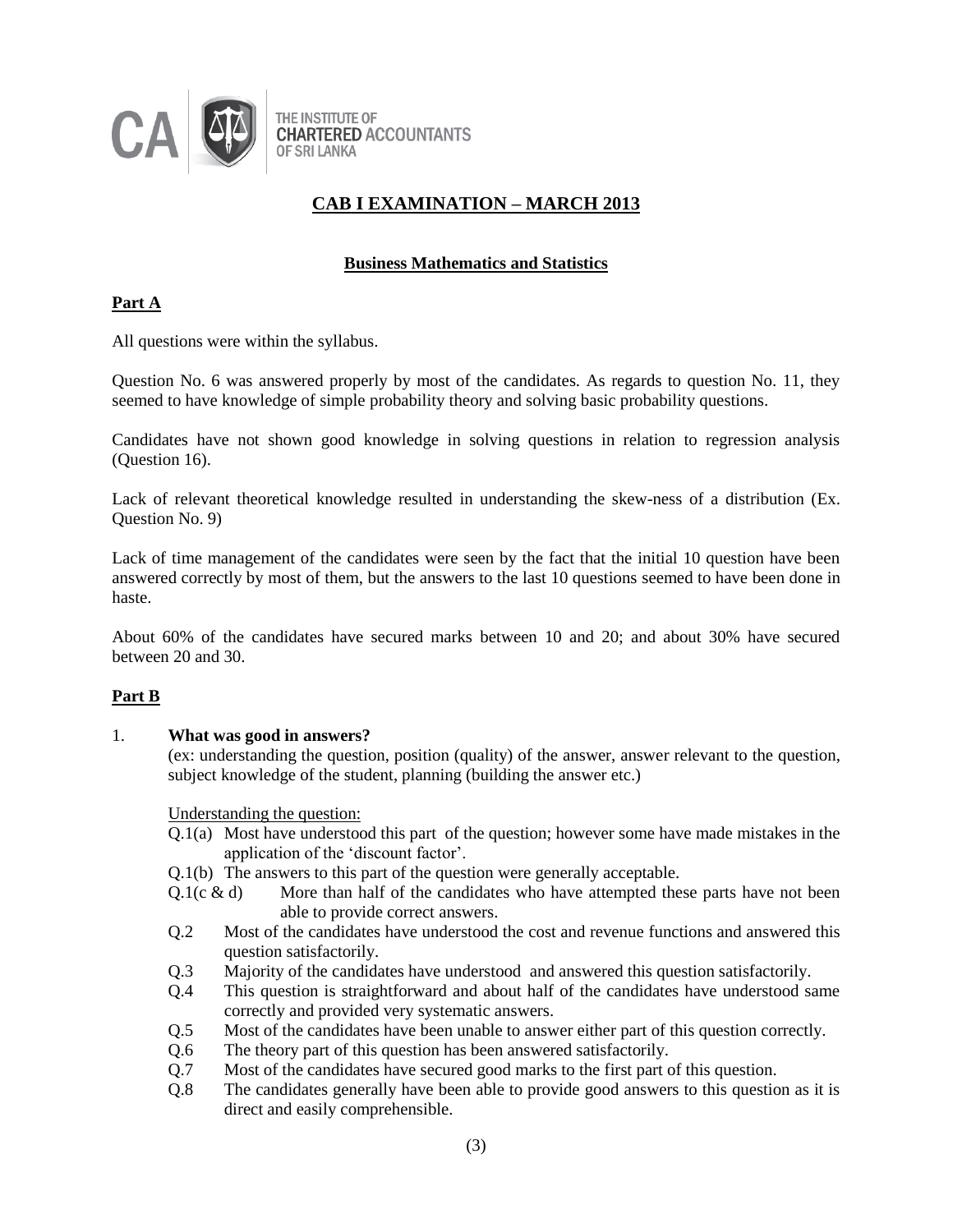#### Position (Quality of Answer)

- Q.1 The candidates who could not understand the question have not done the calculations correctly.
- Q.2 The quality of answers were generally good.
- Q.3 The quality of answers were generally good.
- Q.4 Some of the answers were Very good.
- Q.5 Some answers for the part 'a' were of good standard.
- Q.6 About 16% of candidates could provide answers of good quality.
- Q.7 The quality of answers were generally good.
- Q.8 The quality of answers were generally good.

#### Answer relevant to the question

- Q.1 More than 90% of the candidates who have attempted this question have used NPV techniques correctly.
- Q.2 Some of the candidates have provided answers directly relevant to the question.
- Q.3 Some of the candidates have provided answers directly relevant to the question.
- Q.4 About half of the candidates have provided answers directly relevant to the question.
- Q.5 Those who have understood the question correctly had provided relevant answers.
- Q.6 The answers have been generally relevant to the question.
- Q.7 Except for few, the answers were relevant.
- Q.8 Almost all answers were relevant to the question.

## Subject Knowledge of the Student

- Q.1 Generally satisfactory.
- Q.2 Generally satisfactory.
- Q.3 Generally satisfactory.
- Q.4 More than 75% of the candidates have shown good knowledge.
- Q.5 Most of the candidates have good knowledge of the subject, but could not apply the theories in practical situation.
- Q.6 Generally satisfactory
- Q.7 More than 50% of the candidates have shown good knowledge.
- Q.8 Generally satisfactory.

#### Planning/ Building the answer

- Q1 Most of the candidates have planned the answer well.
- Q.2 Some candidates have built the answer clearly step by step.
- Q.3 Generally satisfactory.
- Q.4 Generally satisfactory.
- Q.5 Generally satisfactory.
- Q.6 Satisfactory.
- Q.7 Quite good; built step by step.
- Q.8 Satisfactory.

#### 2. **What was bad in answers?**

(ex: understanding the question, position (quality) of the answer, answer relevant to the question, subject knowledge of the student, planning (building the answer etc.)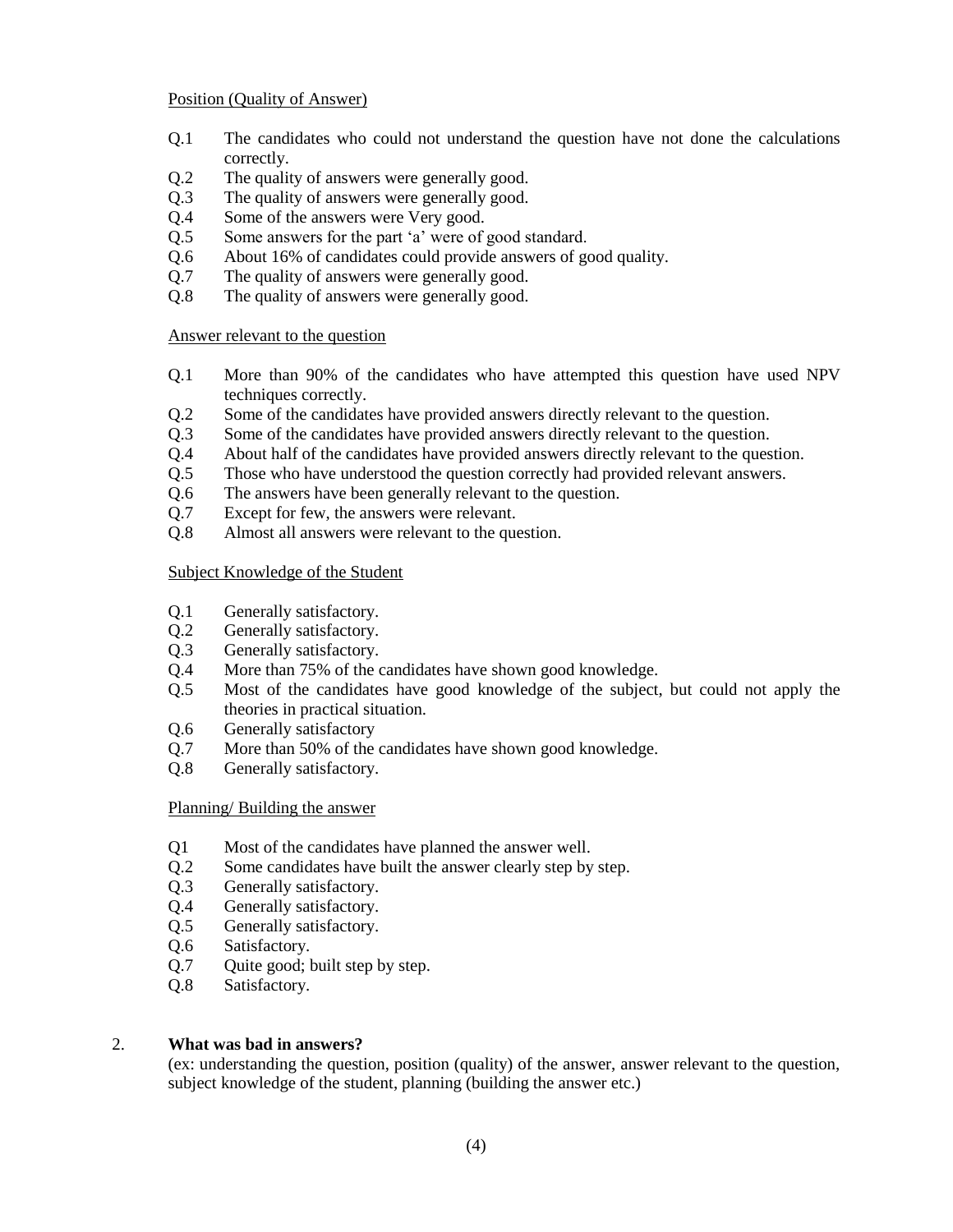### Understanding the question:

- Q.1 Many candidates who have attempted, seem to have not correctly understood the question.
- Q.2 Some of the candidates seemed to have not understood the cost and revenue functions.
- Q.3 A few of the candidates seemed to have not understood the question.
- Q.4 About 25% of the candidates seemed to have not understood the question.
- Q.5 Most of the candidates seemed to have misunderstood the question.
- Q.6 Rather poor.
- Q.7 Some of the candidates seemed to have not understood the question.
- Q.8 A few of the candidates seemed to have not understood the question.

#### Position (Quality of Answer)

- Q.1 By rounding off the costs, some students have come up with erroneous answers.
- Q.2 Some candidates have got average income per room per day, incorrect.
- Q.3 The quality some of answers only were poor.
- Q.4 Some of the answers shown errors in computations.
- Q.5 Some candidates have used one decimal place in reading statistical tables and caused errors in computations.
- Q.6 The quality of answers were generally poor: some candidates have even failed to write the Standard Error and understand the Type 1 Error and Type 1I Error.
- Q.7 Some of the candidates have got the value 'n' incorrectly.

#### Answer relevant to the question

- Q.1 Although the question asked to get the savings annually, some students have calculated an average value for savings and faced difficulty in calculating the present value.
- Q.2 Answers of some of the candidates have not been quite relevant to the question.
- Q.3 Answers of few candidates have not been quite relevant to the question.
- Q.4 Some candidates seemed to have failed to understand co-efficient of variance.
- Q.5 Answers of some of the candidates have not been quite relevant to the question.
- Q.6 Some of the candidates seemed to have defined the null and alternative hypothesis, ignoring the question.
- Q.7 Few of the answers seemed to have not been relevant.

## Subject Knowledge of the Student

- Q.1 About 10% of the candidates seemed to lack the subject knowledge.
- Q.2 Few candidates seem to lack knowledge about cost and revenue function.
- Q.3 Some candidates only seemed to lack subject knowledge.
- Q.4 About 10% of the candidates seemed to have lack of knowledge in calculating the mean.
- Q.5 No comments.
- Q.6 No comments.
- Q.7 About 25% of the candidates seemed to have no subject knowledge.
- Q.8 No comments.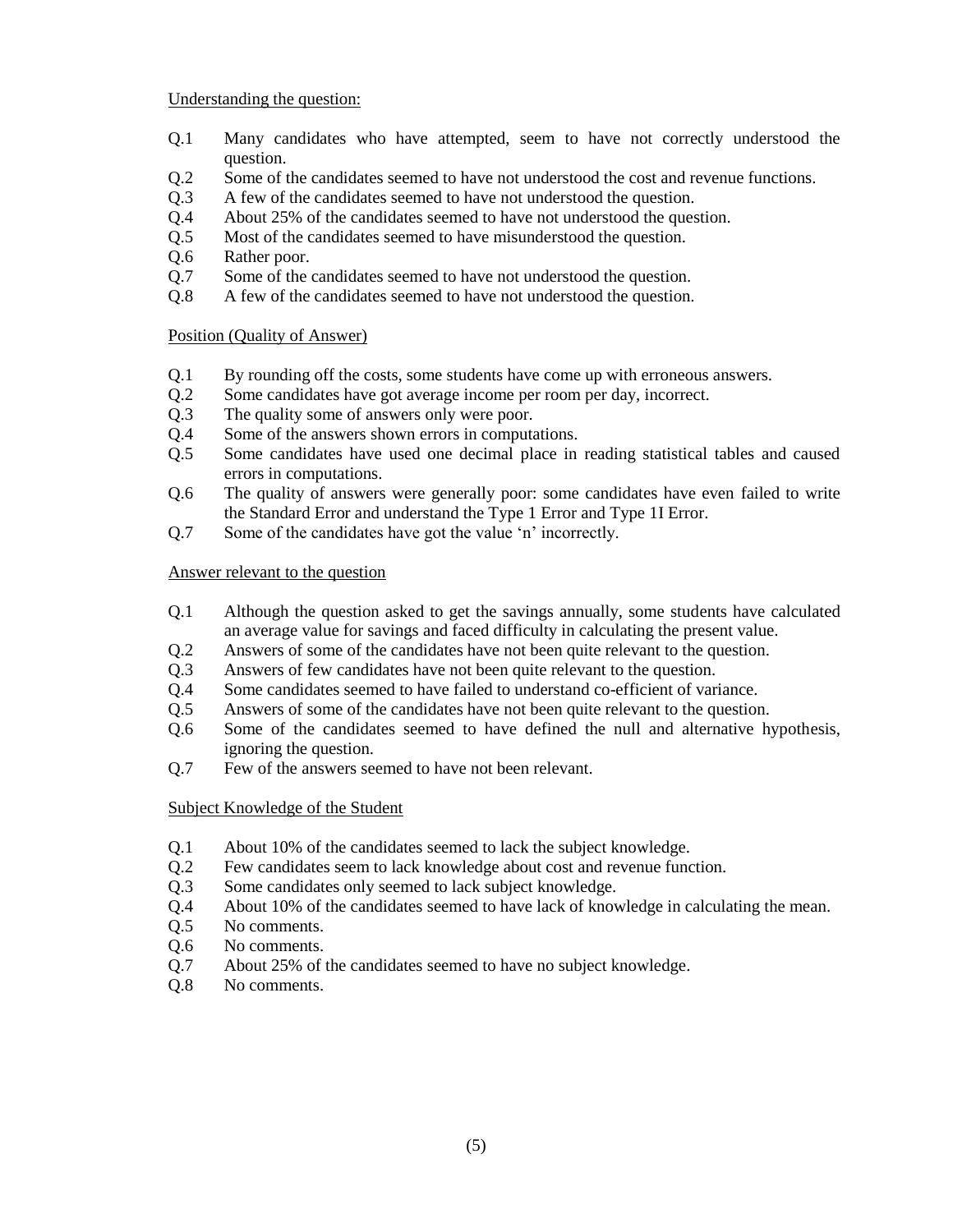#### Planning/ Building the answer

- Q.1 Some candidates had not shown the calculations step by step.
- Q.2 Candidates who answered incorrectly for the part 'a' of the question have caused the answers for the other parts also to be incorrect.
- Q.3 Planning of the answers were weak of the candidates who lacked subject knowledge.
- Q.4 Planning of the answers were weak of the candidates who lacked subject knowledge.
- Q.5 Some candidates have simply applied the formulae to calculate the z-value, not knowing what figures are relevant to a particular calculation.
- Q.6 No comments.
- Q.7 No comments.
- Q.8 No comments.
- 3. Common difficulties faced by the students (weaknesses of the students in examiners' point of view)
	- Lack of knowledge to read statistical tables Lack of accuracy in computations Lack of skill in graphical presentations
- 4. Possible areas where majority made mistakes (in brief) (suggestions for students to improve their examinations)

As stated within the answers to section 1 above; students are advised to consult competent tutors.

5. (i) What was good in the question paper

|    |      | Standard of the questions<br>Within the syllabus | Good<br>Yes |
|----|------|--------------------------------------------------|-------------|
|    | (11) | What was bad in the question paper               | None        |
| 6. |      | Weaknesses identified in the model answers       | None        |

7. Your comments for lecturers for their improvement

Suggest that the lecturers would address to the areas where the students have shown weakness in their answers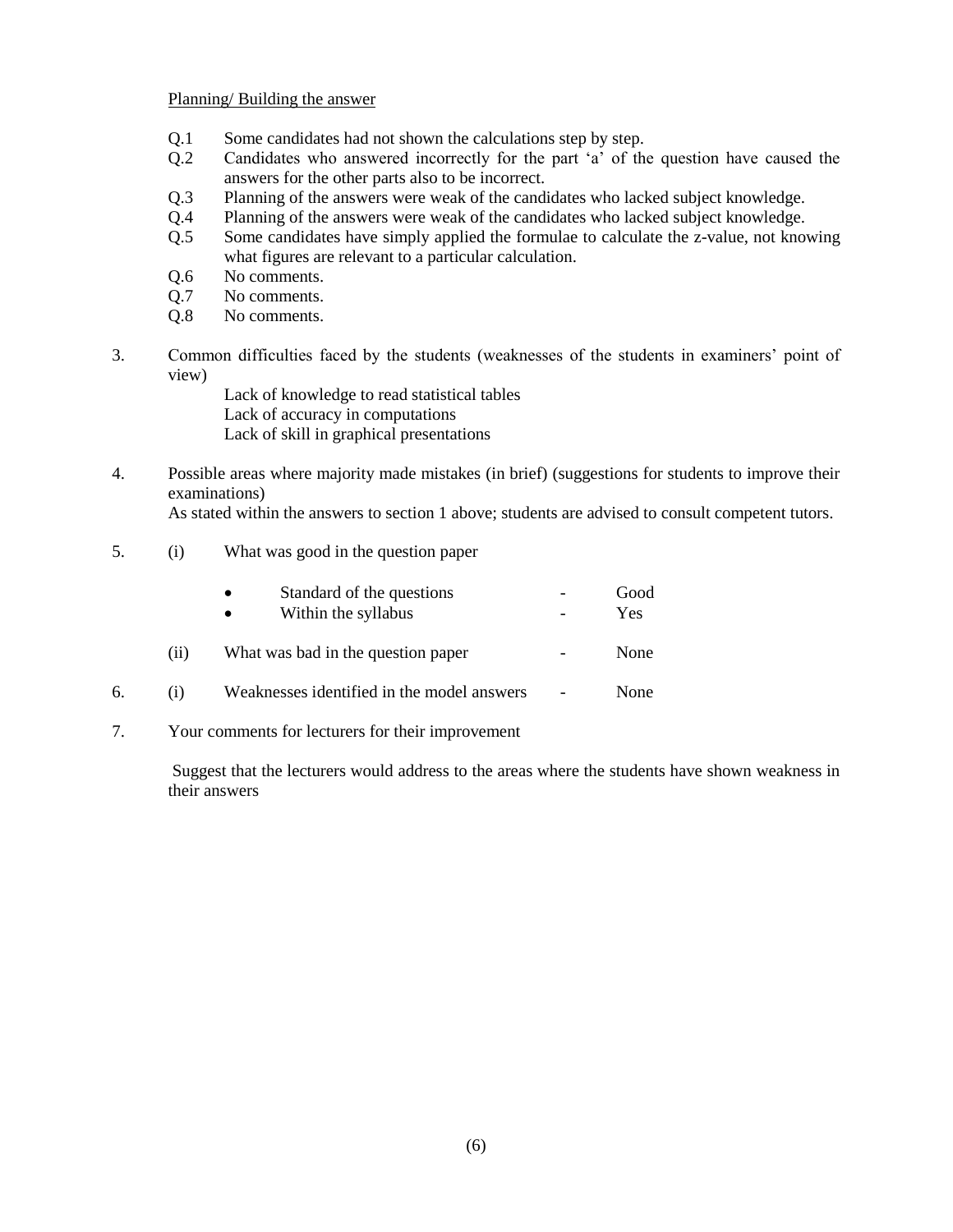

## **Management and Business Economics**

Average performance of the students for Section B has been satisfactory. The common mistakes/loopholes are provided below question-part wise. 20 Multiple Choice Questions were included in the Section A and Question No 1,3 and10 were incorrectly answered by most of the students.

#### **Question No. 01**

#### (a) I **Comparative Advantage – Allocated Marks 01, Average Performance – 1**

- A. Most of the students have given the correct meaning of the comparative advantage i.e. ability to produce a good/service at a lower opportunity cost over the other.
- B. Some have had wrong view over comparative advantage, in that, "ability to produce at a lower cost" which earned no marks, since the students have not specified "the lower cost", whether it is opportunity cost or otherwise.

#### II **Absolute advantage**– **Allocated Marks 01, Average Performance – 1**

- A. Some have correctly mentioned that country 'X' is efficient in manufacturing both products in absolute terms.
- B. Some have given incorrect answers, in that 'X' is efficient in manufacturing, 'A' and 'Y' is efficient in manufacturing 'B'.
- C. Some stated that country 'Y' is efficient in manufacturing both products which earned no marks.

#### III **Application of comparative advantage** – **Allocated Marks 02, Average Performance – 1**

- A. Some stated correctly that country X can manufacture the product A at a lower opportunity cost.
- B. Some were of the wrong view that it is the country Y which can produce product A at a lower opportunity cost which earned no marks.
- C. Some stated the correct answer sans the reasons being provided.

#### IV **Application of comparative advantage** – **Allocated Marks 01, Average Performance – 1**

- A. Some stated correctly that country 'Y' is able to produce the product 'B' at a lower opportunity cost.
- B. Some incorrectly stated that the country 'X' is able to produce the product 'B' at a lower opportunity cost.
- C. Some stated the correct answer without the reasons being given.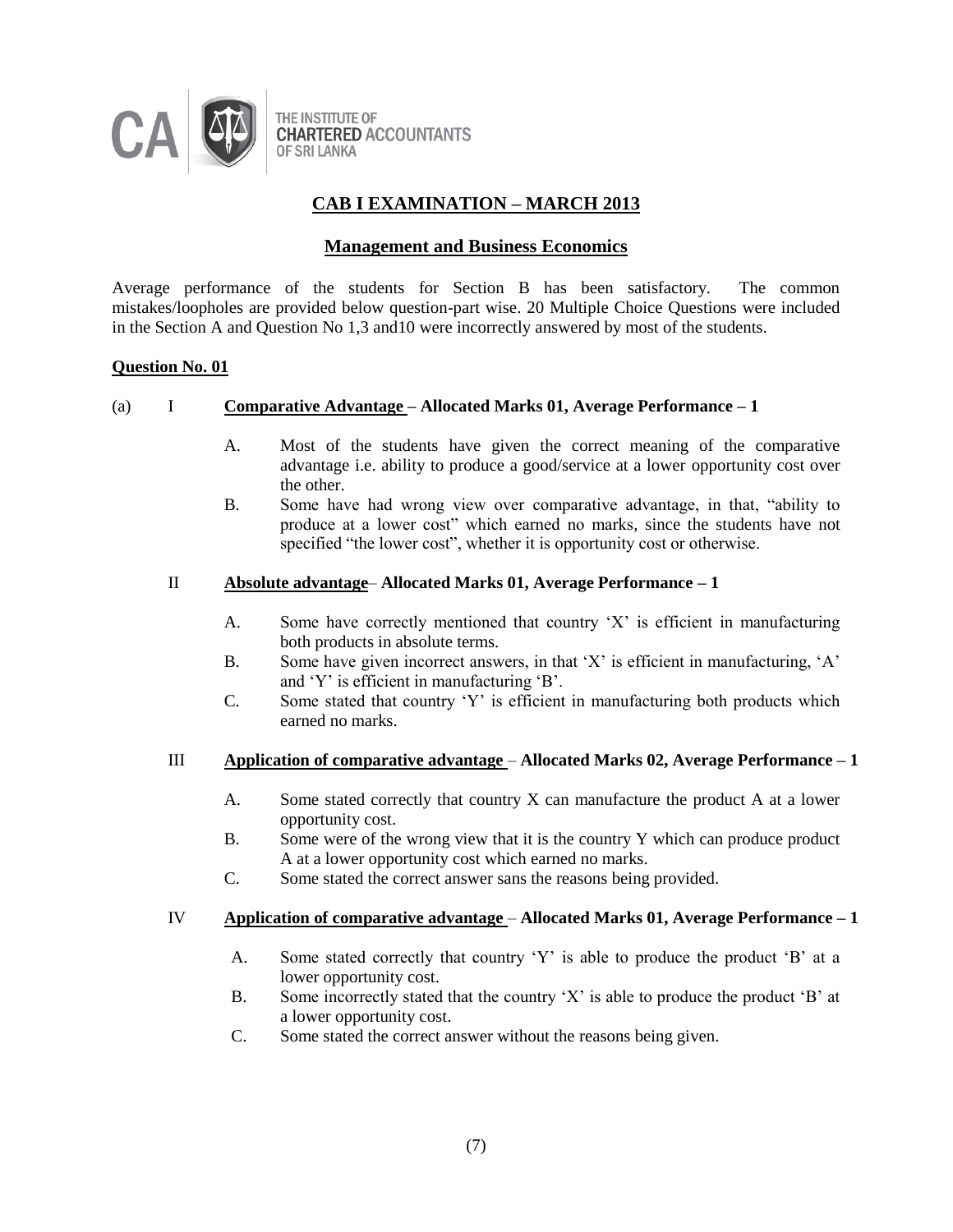## V **Comparison of Absolute advantage & Comparative advantage** – **Allocated Marks 03, Average Performance – 1**

- A. Only a few students have shown as to how the global output in the two products could be maximized.
- B. Some have just stated that country 'X' produces 20 nos of product 'A' only and the country 'Y' produces 2 nos of product 'B', producing 22 nos of global total output, which earned a few marks, since no comparison was made with the situation where production of the two products by each country.

## (b) **Law of Equipment-marginal Utility** – **Allocated Marks 04, Average Performance – 1**

- A. Only a few have answered correctly this part of the question.
- B. Law of Equipment- Marginal Utility (EMU) explains that in order to maximize utility, the number of units in various commodities to be purchased by the consumer spending his limited income. Some students have provided acceptable definition. Nevertheless some stated incorrectly that Marginal Utility of each product consumed by the consumer should be equal under EMU. They should have mentioned that Marginal Utility (MU) of a rupee spent for each product should be equal to maximize the utility.
- C. Only a few stated that MU of the product is to be divided by the price of the product in order to arrive at MU of a rupee spent.

## **Question No. 02**

## (a) (I) **Law of Diminishing Returns** – **Allocated Marks 02, Average Performance – 1**

- A. Law of Diminishing Returns (DR) means that output per unit of a variable factor eventually diminish when adding more and more one factor of production while holding all other factors constant. Some students forgot to mention that the conditions under which law of DR operates Eg. They just mentioned the output diminishes once production process continues. Some were unable to state that only one factor of production is added on while holding others unchanged.
- B. Some were of the wrong view that Law of DR operates with the passing of time which earned no marks.

## (II) **Marginal Product** – **Allocated Marks 01, Average Performance – 1**

- A. Some correctly stated that the marginal product is the additional output that can be produced by using one more input, while other factors remain unchanged.
- B. Some stated that additional products other than main products are identified as marginal products which earned no marks.

## (III) **Marginal Cost Curves**– **Allocated Marks 02, Average Performance – 1**

- A. Law of Marginal Returns (MR) get reflected in the cost of production when AC & MC starts increasing which have been elaborated by some students with a graph being presented.
- B. Some just stated law of MR reflected by the 'U' shape of the MC & AC curves which did not earn full marks.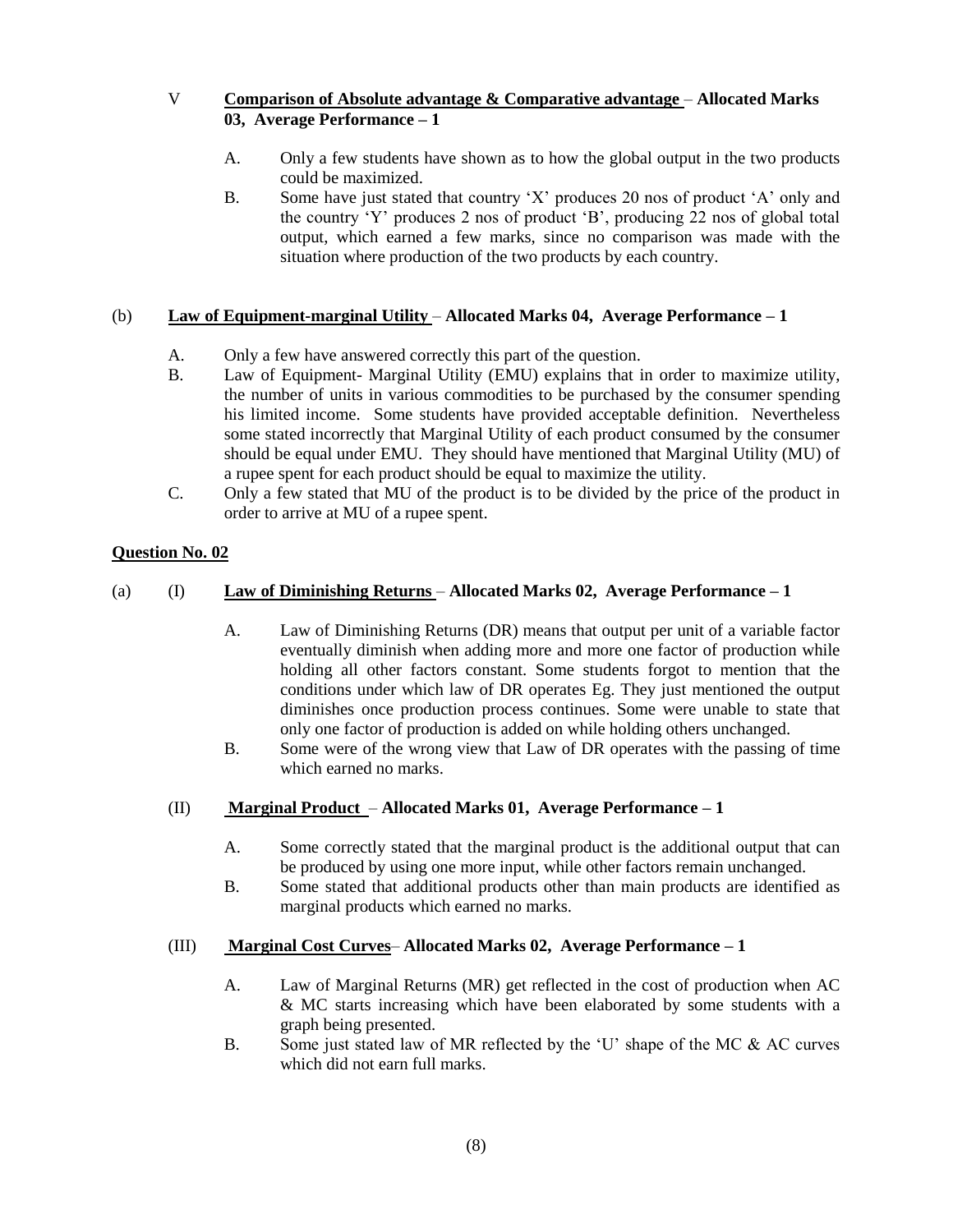## (b) **Monopoly & Perfect Competition**– **Allocated Marks 03, Average Performance – 1**

- A. Some have forgotten to mention all the conditions under which equilibrium price of a firm in perfect competition. Most of them have mentioned only the condition MC=MR. They forgot to indicate "P=AC=MC=MR", all the conditions.
- B. A few were of the wrong view that economic profits are earned by a firm in a perfect competitive market in the long run.
- C. "Allocative Efficiency" (AE) has not been understood by most of the students. AE means when P=MC. Some mentioned that monopolist firm is more efficient in allocating resources.

## (c) I **Income Elasticity**– **Allocated Marks 02, Average Performance – 2**

- A. Most of the students have arrived at the correct answer, i.e. % change in quantity  $\div\%$  change in Income=12%  $\div12\%$  =1.
- B. Some arrived at the answer incorrect way i.e. % change in the Income  $\div$ % change in quantity, but ended up with correct answer of one (1).
- C. Some displayed calculation errors and as a result wrong answers were arrived at.

## II **Meaning of Income Elasticity- Allocated Marks 02, Average Performance – 1**

- A. Only a few mentioned correctly that change in income will result in change in demand at the same percentage.
- B. Under this condition, producer can earn abnormal profits according to some students.

#### **Question No. 03**

#### (a) **Marginal Productivity of Labour - Allocated Marks 02, Average Performance – 1**

- A. Some provided correct answers like new advanced technology, enhancing quality of labour (Training), proper working condition etc.
- B. Some mentioned that salaries, allowances paid to employees will results in enhancing the marginal productivity of labour. Had they mentioned at least increase in salaries would result increase in M/Productivity, some marks would have been given.
- C. Some just mentioned "education level", "health" as factors which enhance marginal productivity of labour for which no marks were conceded.

#### (b) I **Per-Capita Income - Allocated Marks 01, Average Performance – 1**

- A. Most of the students provided correct answers i.e. Average income per person, in a population (Country in a given year). Some have gone to the extent of providing the formula in calculating the Per Capita Income under this part of the question.
- B. Some have not mentioned as to what it measures. i.e. to measure a person's standard of living.

## II **Calculation of Per-Capita Income - Allocated Marks 01, Average Performance – 1**

A. Most of the students mentioned that it is calculated by dividing Total National Income by total mid-year population.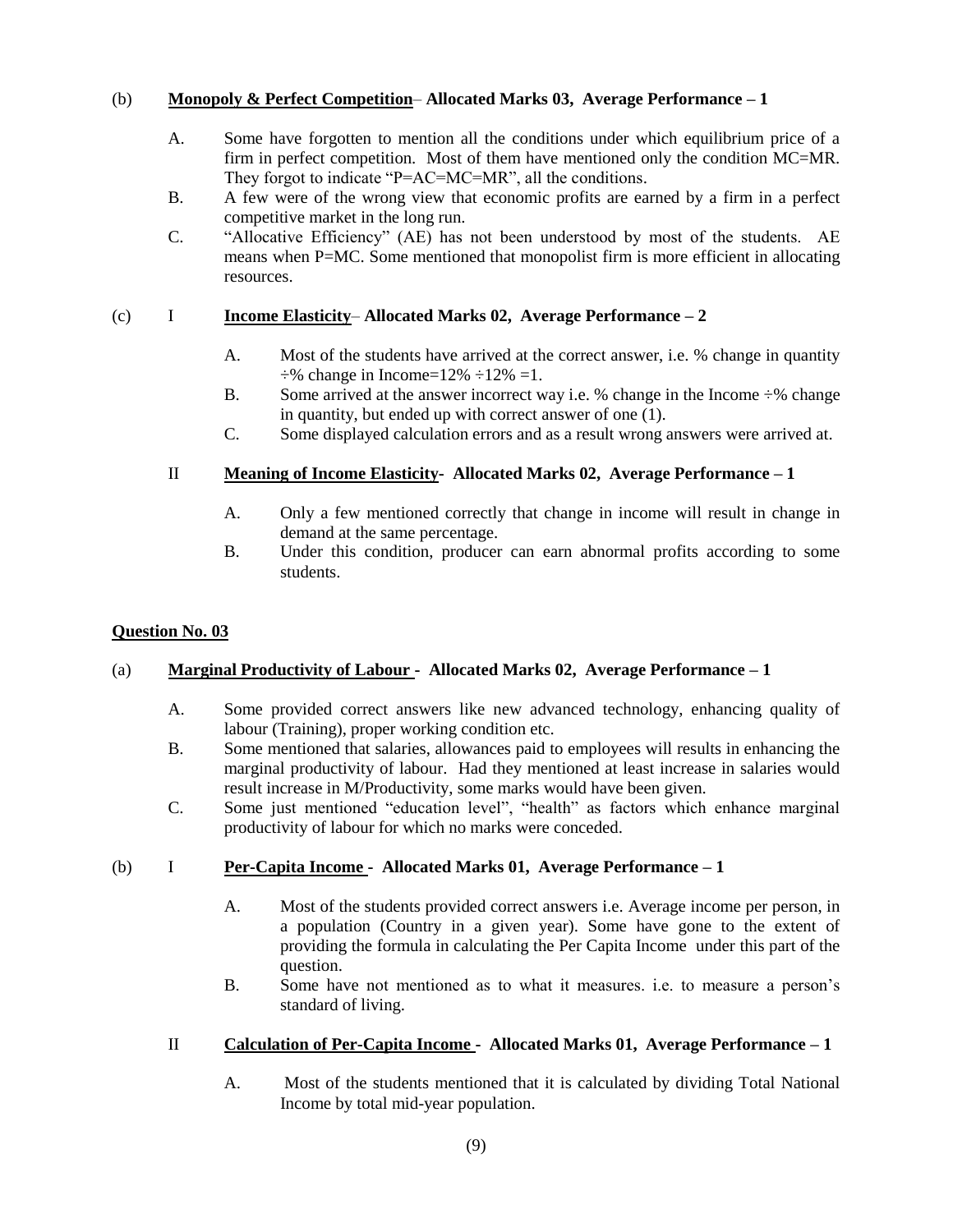B. Some ignored to mention mid-year population instead they indicated "Population" as the denominator.

## III **Inflation-adjusted income - Allocated Marks 01, Average Performance – 1**

- A. Some correctly stated that price changes in a given year in relation to a base year is to be removed for the purpose of comparison.
- B. Some provided indirect answers like real per Capita-income needs to be calculated.

## (c) I **Fiscal Policy(FP) - Allocated Marks 02, Average Performance – 1**

- A. Some correctly mentioned that Fiscal Policy is government revenue and spending policies that influence Macro economic conditions.
- B. Some kept on writing the purposes of Fiscal Policy rather than a definition being provided.

## II **Instruments of FP - Allocated Marks 02, Average Performance – 1**

- A. Taxation, government spending, borrowings are some instruments of fiscal policy which were stated by some students.
- B. According to some students interest rates and money supply policies are Fiscal Policies which earned no marks.

## III **Tax Incentives - Allocated Marks 03, Average Performance – 1**

- A. Some of the tax incentives were,
	- (a) 3 year tax holidays for new undertakings with investments exceeding Rs. 50 Million.
	- (b) New depreciation allowances
	- (c) Tax holidays of 5 years for investments in fishing, production of agricultural seeds which some students indicated correctly.
- B. Some provided generalized answers like providing tax holidays, reduction of income tax rates, giving depreciation allowances etc.

#### **Question No. 04**

## (a) I **Macroeconomic Indicators - Allocated Marks 02, Average Performance – 1**

- A. Some correctly stated GDP, Consumer Price Index, Balance of payment position, interest rates etc. as macroeconomic indicators.
- B. Some stated inflation, poverty etc. rather than their measures being indicated.

## II **Macroeconomic Problems - Allocated Marks 03, Average Performance – 1**

- A. Some correctly identified BOP problems, adverse exchange rate, high interest rate structure, heavy debt servicing rate etc. as macro economic problems.
- B. Some mentioned that there is no sustainable development in every respect and poverty rate become dangerous etc. without any reference being given to the macroeconomic indicators.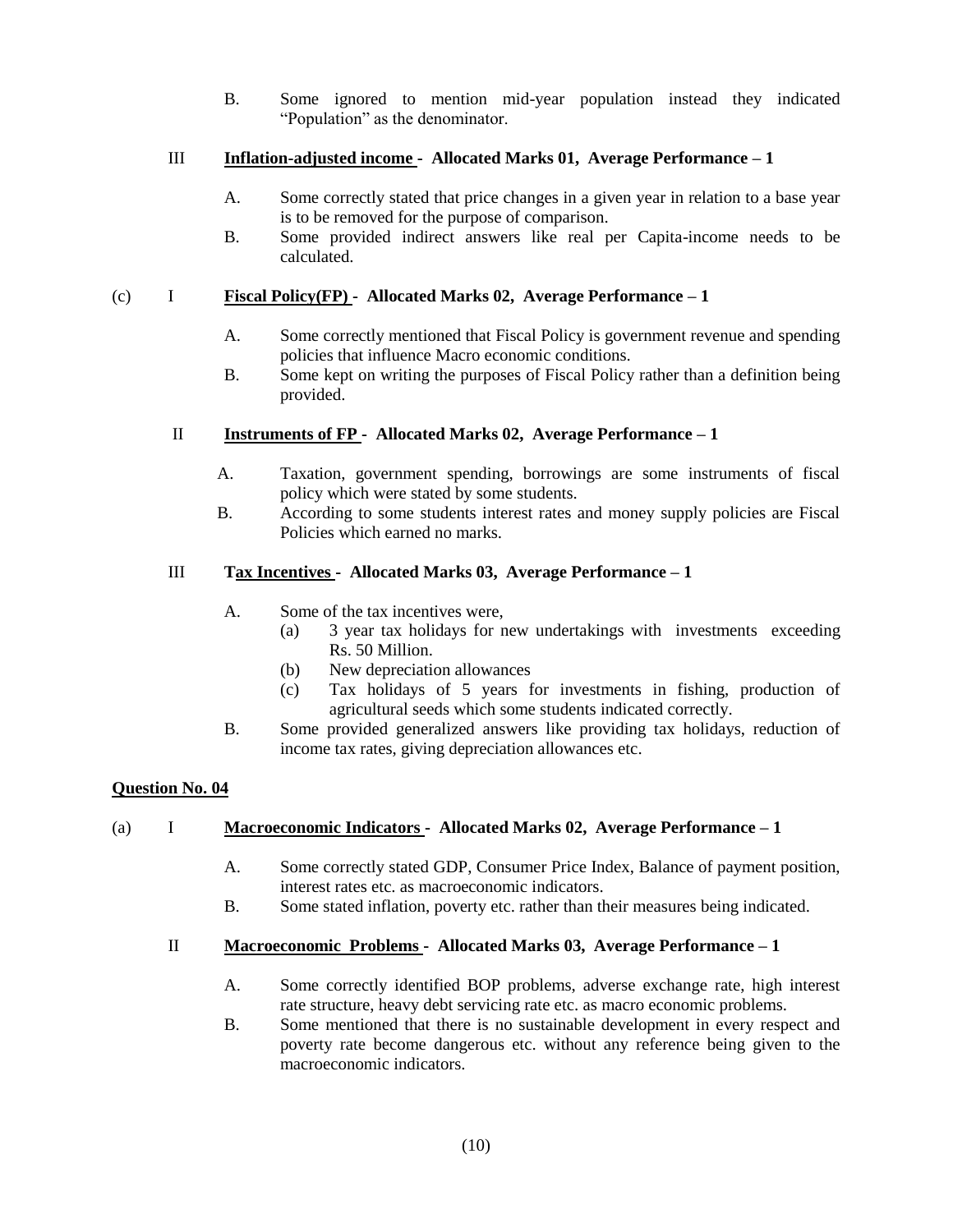## (b) I **Financing methods of Budget Deficit - Allocated Marks 01, Average Performance – 1**

- A. Some have provided better answers more than expected. Borrowings from local market and foreign sources, foreign grants, etc were given as answers.
- B. Some indicated "tax" as a source of financing the budget deficit for which no marks were allocated.

### II **Expansionary Sources - Allocated Marks 02, Average Performance – 1**

- A. Borrowings for example from the Commercial banking sector results in creation of money and increase in money supply according to some students who earned full marks allocated.
- B. Some mentioned that country will have to face adverse consequences as a result of following expansionary sources sans being explained as to why it becomes expansionary.

#### III **Non expansionary methods- Allocated Marks 02, Average Performance – 1**

- A. Some answered that if a financing method does not result in increase in money supply, it becomes non-expansionary. That gives an advantage of noninflationary effect for which allocated full marks for this part of the question was given.
- B. Some further explained the question as the answer Eg. No expansionary effect due to the non-expansionary methods being followed.

## (c) **VAT- Allocated Marks 02, Average Performance – 1**

- A. VAT is levied on the value addition to the product value at each stage and ultimate tax payer is the consumer, as per some students who managed to earn full marks allocated.
- B. Some have provided negative definition on VAT Eg; VAT is charged not on a person's income or wealth.

#### **Question No. 05**

## (a) **Supply-side Economics - Allocated Marks 02, Average Performance – 1**

- A. Some stated correctly that government policies intentionally stimulate the economy by creating incentives for businesses to produce more goods and services, under "Supply side Economics".
- B. Some did not provide acceptable example i.e. Infrastructure development by the government, offering tax holidays to investors.
- C. Some misunderstood the question and explain what the supply theory is for "Supply side Economics"

#### (b) **Economic Development & growth - Allocated Marks 02, Average Performance – 1**

- A. "Qualitative and Quantitative increase in the economy" has been identified as Economic Development by some students correctly. Economic growth is rise in GDP.
- B. Some stated incorrectly that economic development is structural changes made in an economy.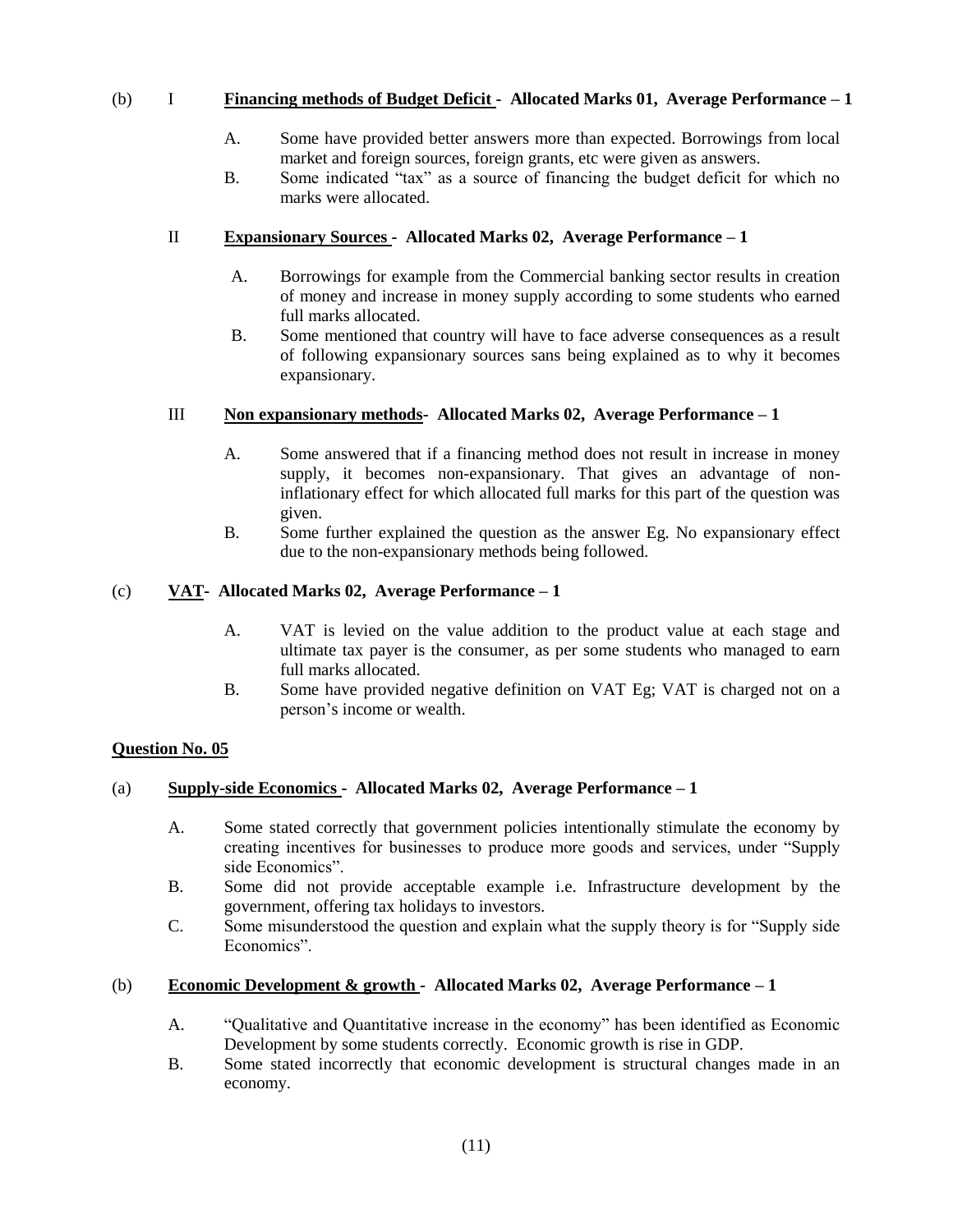## (c) **Determinants of economic growth -Allocated Marks 02, Average Performance – 1**

- A. Investments in physical and social capital, technological advancements, increase in availability of labour etc. are some determinants of economic growth which have been identified by some students correctly.
- B. Some provided general points like "Economic Structure", "Real GDP" etc. as determinants sans elaborating as to how they relate to economic growth.

### (d) **Progressive Taxes -Allocated Marks 03, Average Performance – 1**

- A. Reduction of absolute income inequality, redistribution of such revenue among the poor, less inflationary effect etc. are some objectives achieved in progressive taxes. Some students cited acceptable "objectives".
- B. Some incorrectly stated that price stability, economic growth are some objectives of progressive taxes.

#### (e) I **Government debt -Allocated Marks 02, Average Performance – 1**

- A. Govt. Debt Sustainability (GDS) means keeping stock of public debt at a manageable level at their maturity according to some students who earned full marks.
- B. Some have provided indirect explanations over debt sustainability in that GDS means reduction of debt burden of next generation, which earns only a few marks.
- C. GDS means that govt. obtains loans at a lesser interest rates according to some students, which earned no marks.

#### II **Government debt to GDP- Allocated Marks 02, Average Performance – 1**

- A. Government debt to GDP ratio is a relative measure of govt. debt in terms of GDP. Comparison of the ratio of a given year over that of the previous year gives an indication of an economy's debt burden, as per some students who earned full marks.
- B. Some stated that when govt. debt increases, GDP goes down.

#### **Question No. 06**

#### (a) **Environment Analysis - Allocated Marks 03, Average Performance – 1**

- A. Most of the students stated that Environment Analysis (EA) is the study of both internal and external environmental factors that can significantly influence organizational operations.
- B. Some stated that EA is identification of SWOT factors which earned some marks.

#### (b) **Strategic Planning- Allocated Marks 03, Average Performance – 2**

- A. Most of the students stated main advantages of strategic planning like clear direction, rational allocation of resources, performance evaluation etc.
- B. Some mentioned remotely related advantages of strategic planning like cost reduction, motivation of employees etc. which earned only a few marks.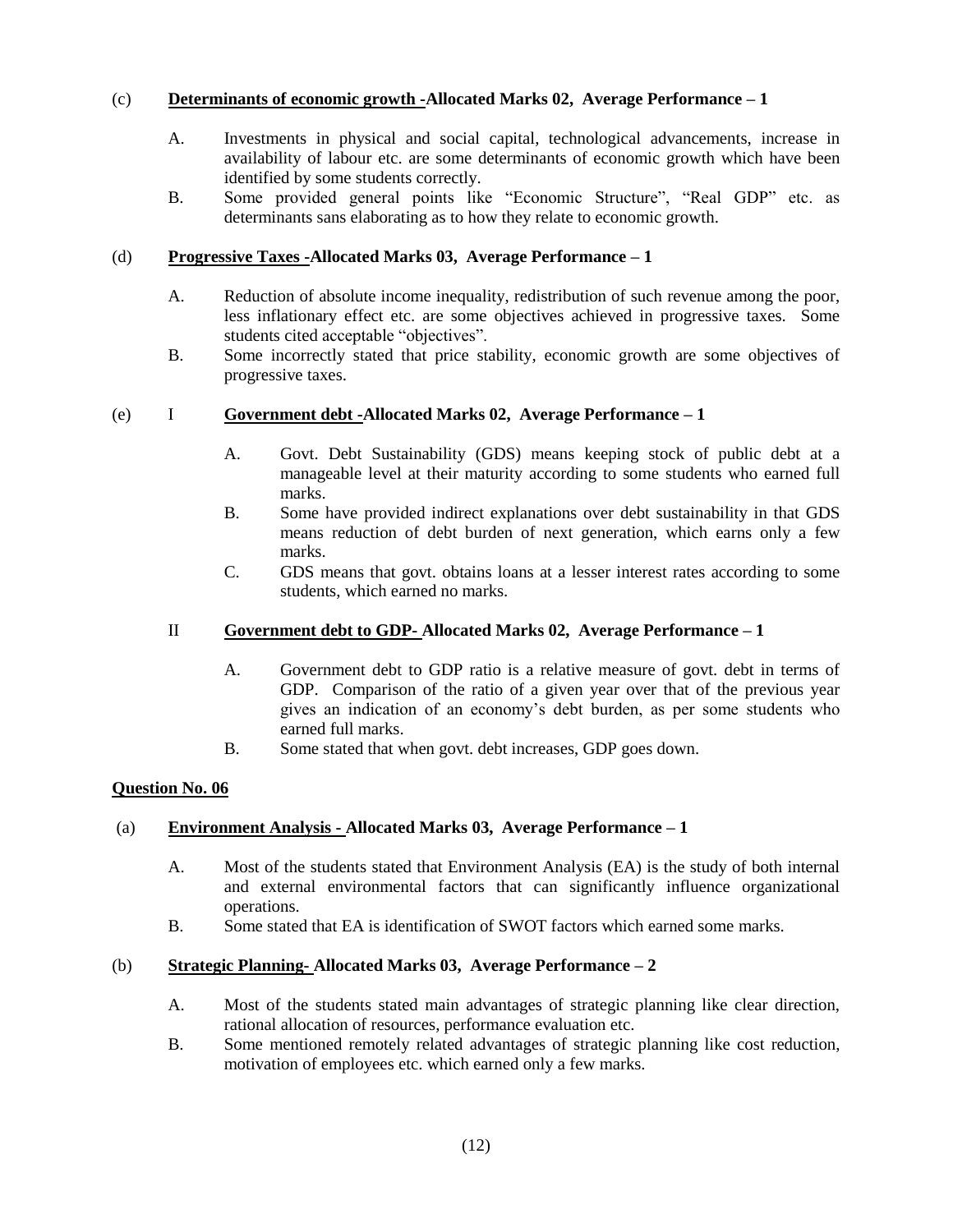## (c) **Span of Control- Allocated Marks 03, Average Performance – 2**

- A. Most of the students have given acceptable definition for Narrow Span of Control (NSC) i.e. one Manager/Supervisor oversees a fewer subordinates. They have stated benefits of NSC like, close supervision, better coordination, faster information flow etc.
- B. Some identified Narrow Span of Control as "wide span of control".
- C. Some misunderstood NSC as delegation of authority.

## (d) **Efficiency and Effectiveness- Allocated Marks 03, Average Performance – 1**

- A. Some have provided acceptable definitions for both efficiency and effectiveness and explained the terms providing examples.
- B. Some have misunderstood efficiency as effectiveness and vice-versa.

## **Question No. 07**

## (a) **Ethical Behaviour - Allocated Marks 03, Average Performance – 1**

- A. Some stated correctly that ethical behavior can have a positive effect on the Organization.
- B. Some kept on writing benefits of ethics being followed, increase in sales, reputation, profit maximization, market share etc. which were not expected by the Examiner.

#### (b) **Organizational Structures - Allocated Marks 03, Average Performance – 2**

- A. Some stated correctly "Simple form Structure, Divisional Structure, Matrix Structure, Functional Structure etc. as types of Organizational Structures.
- B. Some stated production structure as one type which earned no marks.

## (c) **Line functions and staff functions - Allocated Marks 03, Average Performance – 1**

- A. Some stated correctly what the line function and staff function are. Main functions of the Bank i.e. accepting deposits, giving loans and credit facilities are live functions. Staff functions are other supporting functions Eg: financial and accounting services, IT services etc.
- B. Some were of the wrong view in that, staff functions are Executive functions and line functions are carried out by lower grades.

#### (d) **Theory Y - Allocated Marks 03, Average Performance – 2**

- A. Some stated correctly the assumption that has been made in the building up the Theory Y i.e. most people do not inherently dislike work. People exercise self direction and self control to reach goals etc.
- B. Some misunderstood Theory Y as Theory X.
- C. Some stated the assumptions of both theory Y and Theory X and confused themselves.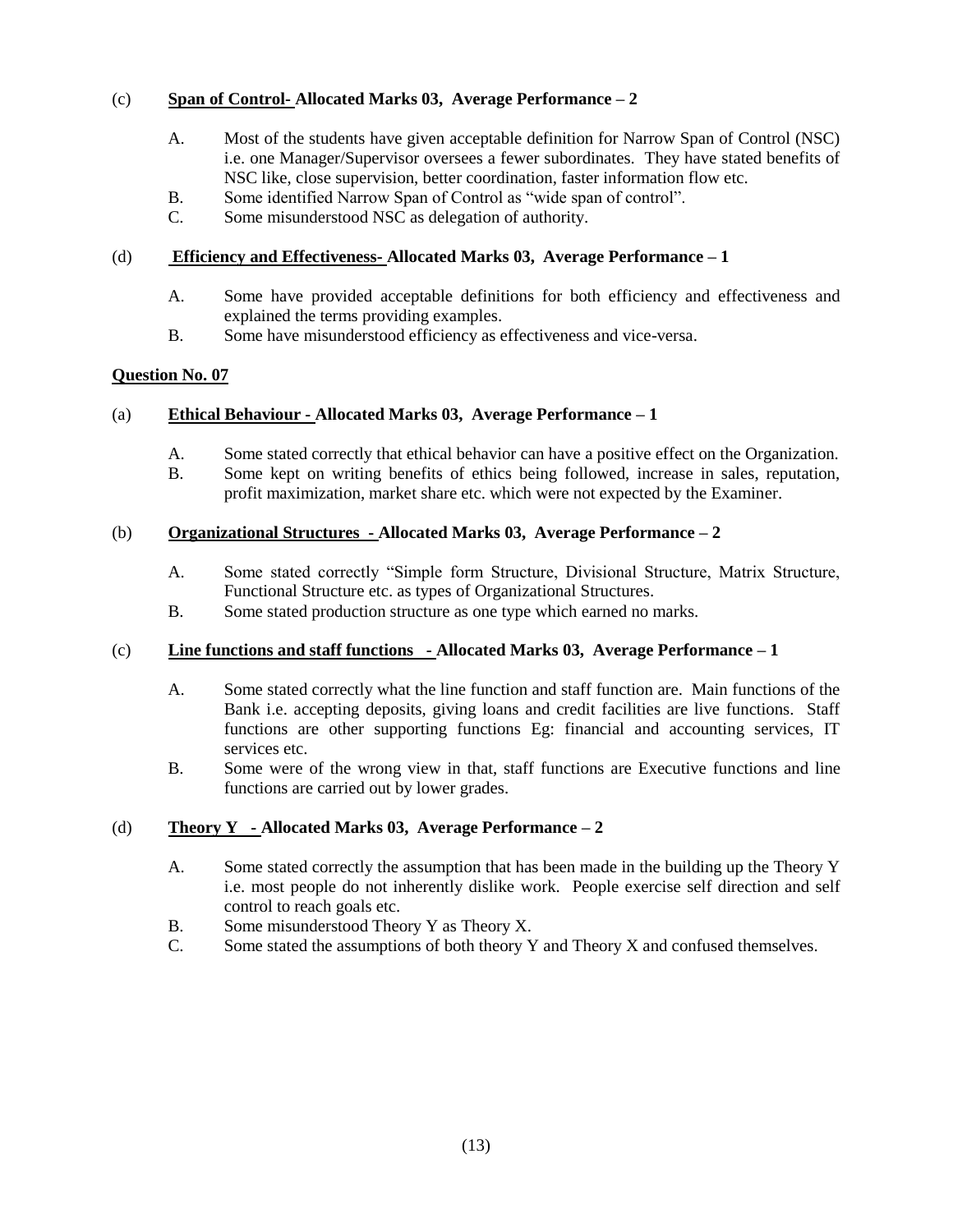

# **Business English I**

The question paper on the whole was within the syllabus and the standard and difficulty level of the paper was quite appropriate. Clear instructions, proper terms and wordings were used. No weaknesses were noted.

| Question No. 01 to 35:  | (Vocabulary and Grammar)<br>The multiple choice questions given were quite good but the<br>performance of the candidates was not satisfactory. Many failed to<br>select the correct option for even the easiest questions.                                                                                                                       |  |  |
|-------------------------|--------------------------------------------------------------------------------------------------------------------------------------------------------------------------------------------------------------------------------------------------------------------------------------------------------------------------------------------------|--|--|
|                         | There was confusion over the following words; revealed, released,<br>relation accordance, protect and prevent.                                                                                                                                                                                                                                   |  |  |
|                         | In the grammar section candidates displayed a weakness in the use<br>of the following sentence connectors : since, in addition, in spite<br>of.                                                                                                                                                                                                  |  |  |
| Question Nos. 36 to 40: | (Dialogue)<br>Very interesting, good test. Performance was satisfactory. Only<br>the very weak candidates failed to score marks.                                                                                                                                                                                                                 |  |  |
| Question Nos. 41 to 55: | (Business letter)<br>A letter of complaint about customer service at a hotel. Majority<br>seemed to be familiar with this type of letter and had performed<br>satisfactorily.                                                                                                                                                                    |  |  |
| Question Nos. 56 to 65  | (Memo writing)<br>Another very good question based on 'flexible work hours' $-$ a<br>new trend in the world of work. Candidates were familiar with the<br>memo format. Performance was average.                                                                                                                                                  |  |  |
| Question No. 66 to 75   | (Comprehension)<br>This was the most difficult question for most of the candidates.<br>The passage was within the syllabus but the candidates could not<br>understand the complex sentences. However it was possible to get<br>at the correct answer by eliminating the distracting wrong options<br>and through guessing, e.g. items 71 and 72. |  |  |